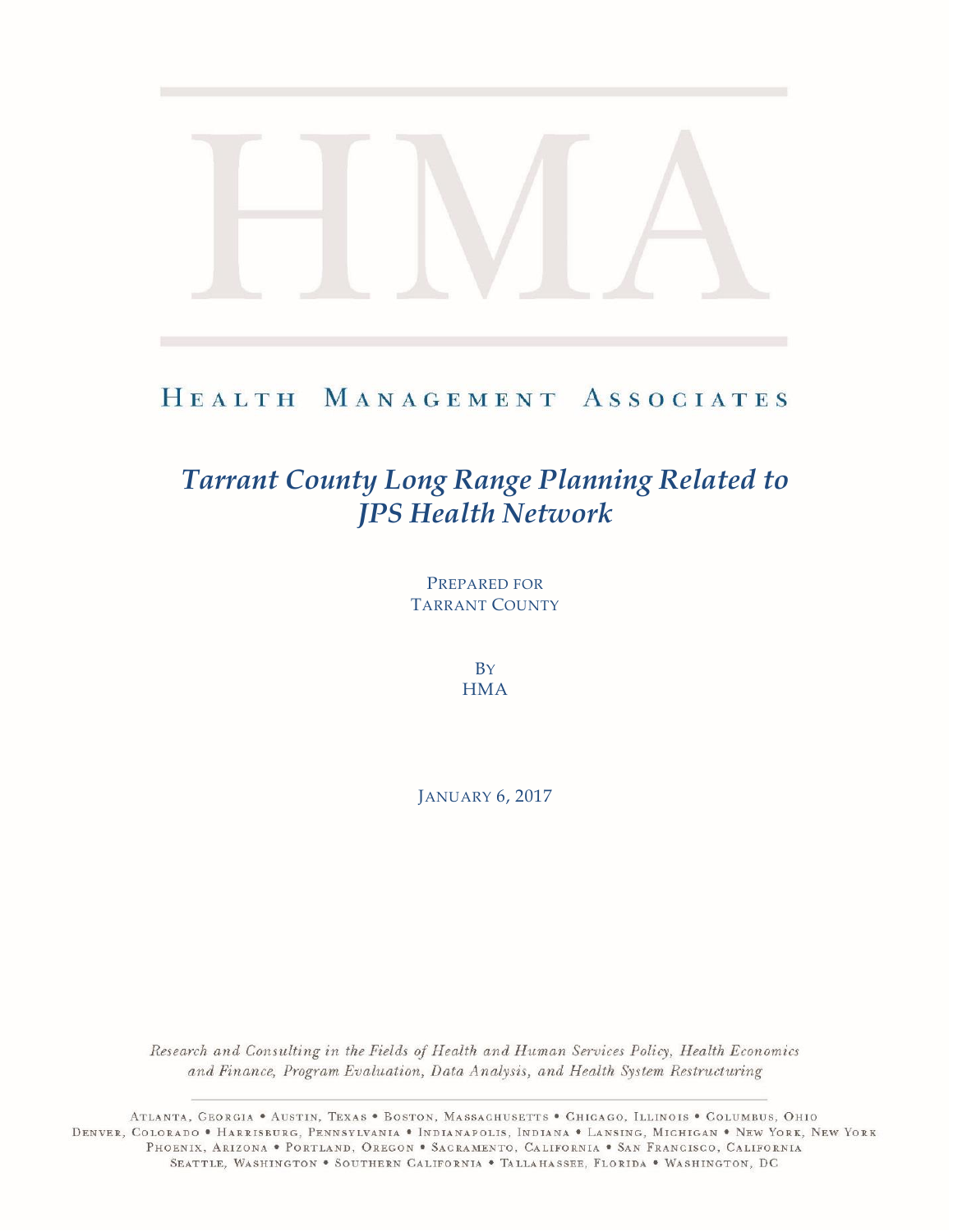## **Table of Contents**

| 1. |  |
|----|--|
| 2. |  |
|    |  |
|    |  |
| 3. |  |
|    |  |
|    |  |
| 4. |  |
| 5. |  |
|    |  |
| 6. |  |
|    |  |
| 7. |  |
|    |  |
| 7. |  |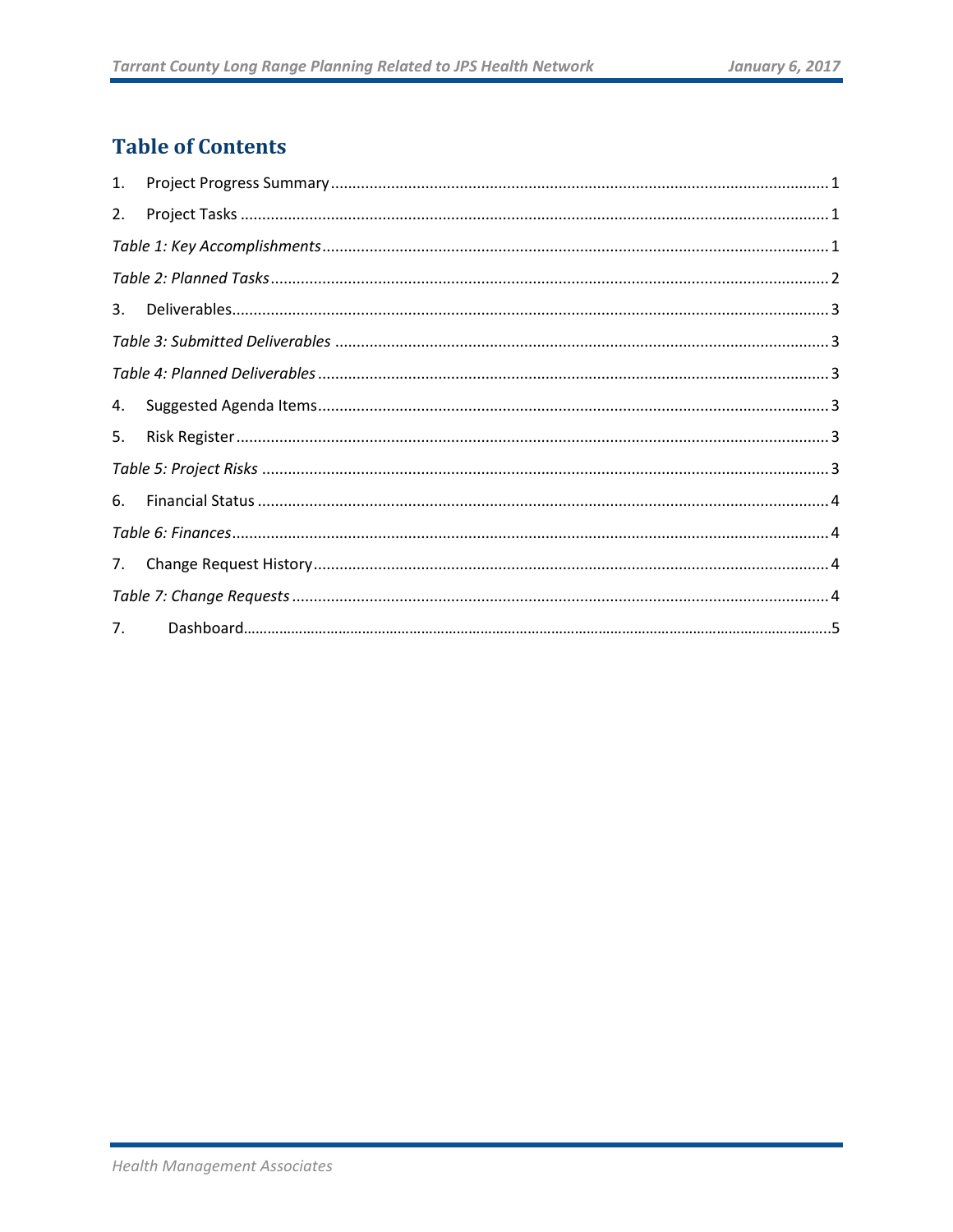## <span id="page-2-0"></span>**1. Project Progress Summary**

The Stakeholder Team prepared an analysis and summary of the focus group meetings as well as analysis and summary of the community forums. The team prepared PowerPoint slides for Community Health Needs Assessment and community themes. It is working on refining the Community Health Needs Assessment (CHNA) chapter of the report. The Delivery System team has completed a rough draft of the Strengths, Weaknesses, Opportunities, and Threats (SWOT) analysis for Graduate Medical Education (GME), ambulatory, quality, regulatory and Behavioral Health. It has drafted a narrative for medical education program and population health. An additional visit was made on January 5, 2017 to JPS to re-evaluate and meet with leadership from trauma and ED services. The Finance team continues to examine, compile and summarize selected data from various sources to provide a financial context for our collective long-range strategic planning observations and recommendations. It is beginning to identify specific findings to support the SWOT analysis, as well as financial observations and recommendations, along with preparing exhibits for use in HMA's report.

Future plans call for HMA to conduct a community forum on January  $10<sup>th</sup>$  and then prepare the final community forum summary/analysis. Additionally, the team will continue to refine the CHNA and other chapters of report.

HMA staff have discussed the JPS CHNA project as contracted with Health Resources in Action and an initial transmittal of HMA work product and data was accomplished. Additional interaction with HRIA is expected as progress continues on that engagement.

<span id="page-2-1"></span>At this time, no project risks have been identified.

### **2. Project Tasks**

The milestones achieved to date are shown below.

<span id="page-2-2"></span>

| #              | <b>Accomplishment</b>                                                                                                                                                        | <b>Completion</b><br>Date. |
|----------------|------------------------------------------------------------------------------------------------------------------------------------------------------------------------------|----------------------------|
| $\mathbf{1}$   | Draft SWOT analysis completed for ambulatory. BH, quality/regulatory and<br>GME.                                                                                             | 1/05/2017                  |
| $\overline{2}$ | Commenced drafting narrative for an initial version of HMA's report, including<br>the identification, refinement, and labeling of report exhibits.                           | 1/3/17                     |
| 3              | Requested and received the following from JPS:<br>JPS FY2016 audited financial statements<br>$\bullet$<br>JPS full-year internal statistical and financial data<br>$\bullet$ | 1/3/17                     |
| 4              | Prepared summary of key utilization metrics for Tarrant County hospitals.                                                                                                    | 1/4/17                     |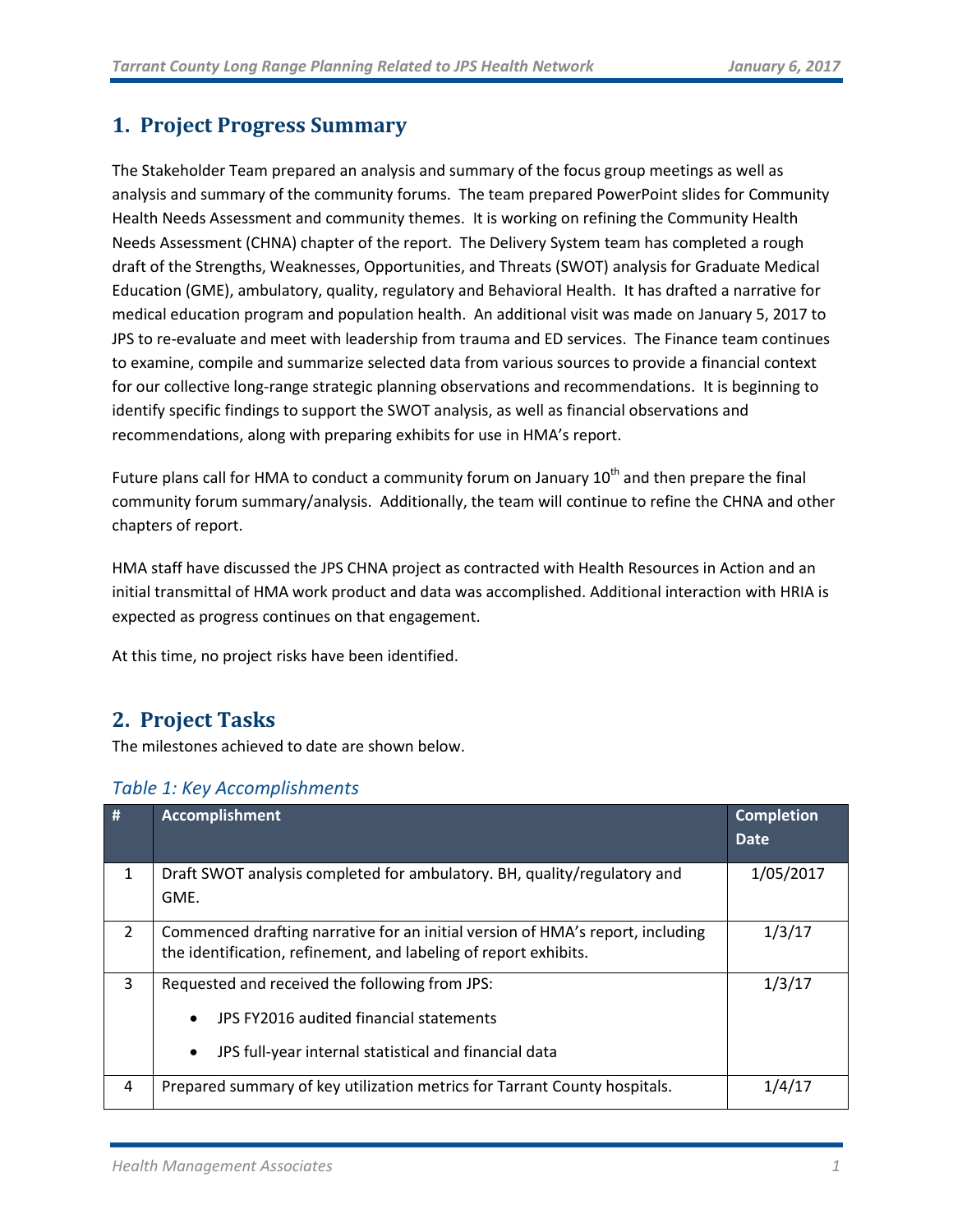| #              | <b>Accomplishment</b>                                                              | <b>Completion</b><br>Date |
|----------------|------------------------------------------------------------------------------------|---------------------------|
| 5              | Followed up on data request to the DFW Hospital Council                            | 1/4/17                    |
| 6              | Prepared focus group summary/analysis.                                             | 1/6/17                    |
| $\overline{7}$ | Prepared community forum summary/analysis.                                         | 1/6/17                    |
| 8              | Prepared PPT slides for Community Health Needs Assessment and community<br>themes. | 1/6/17                    |
| 9              | Continued refining CHNA chapter of report.                                         | Ongoing                   |
| 10             | Completed draft Interim Report Slide Deck                                          | 1/9/17                    |
| 11             | Initial transmittal of data to Health Resources in Action accomplished             | 1/6/17                    |

## <span id="page-3-0"></span>*Table 2: Planned Tasks*

<span id="page-3-1"></span>

| #              | <b>Task</b>                                                 | <b>Previous</b> | <b>Planned</b>    |
|----------------|-------------------------------------------------------------|-----------------|-------------------|
|                |                                                             | forecasted      | completion date   |
|                |                                                             | completion date |                   |
| 1              | Conduct Jan 10 community forum.                             | 1/10/17         |                   |
| $\overline{2}$ | Prepare final community forum summary/analysis.             | 1/11/17         |                   |
| 3              | Refine CHNA chapter of report.                              | 1/13/17         |                   |
| 4              | Receive additional data from DFW Hospital Council, and      | N/A             | $TBD - depending$ |
|                | prepare analyses and report exhibits as appropriate         |                 | upon when the     |
|                |                                                             |                 | data is received  |
| 5              | Finalize components (table of contents) for Delivery System | 1/9/17          |                   |
|                | narrative.                                                  |                 |                   |
| 6              | Complete Interim Report 2 <sup>nd</sup> Draft               | 2/17/17         |                   |
| $\overline{7}$ | Prepare update memo to JPS Board of Managers Strategic      |                 | 1/10/17           |
|                | <b>Planning Committee</b>                                   |                 |                   |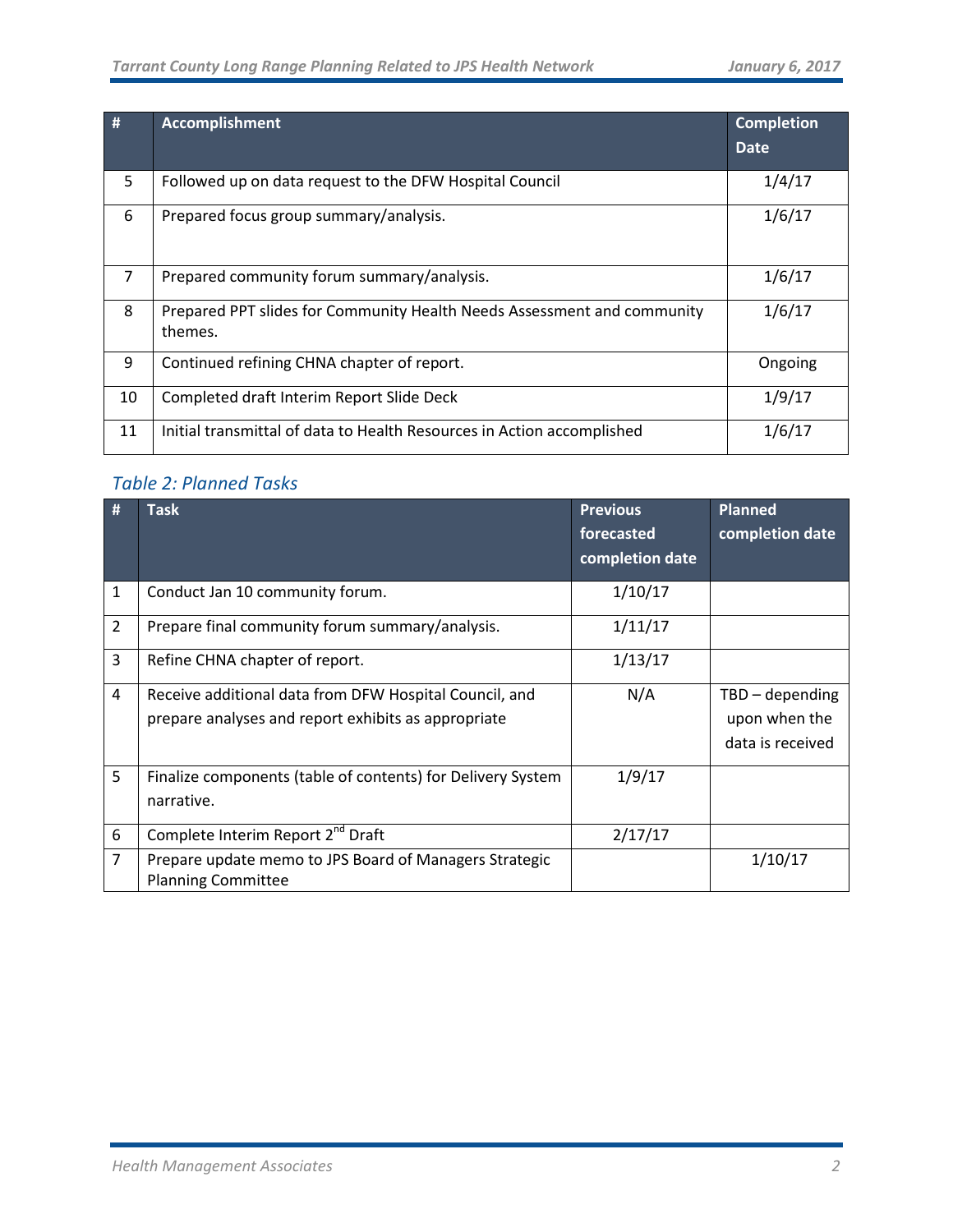## **3. Deliverables**

The following deliverables were submitted during the month:

#### <span id="page-4-0"></span>*Table 3: Submitted Deliverables*

| <b>Deliverable</b>              | <b>Planned</b> | <b>Actual</b> | <b>Status</b> |
|---------------------------------|----------------|---------------|---------------|
| Draft Interim Report Slide Deck | 1/9/17         | 1/9/17        |               |

The following deliverables are planned for the upcoming period:

#### <span id="page-4-1"></span>*Table 4: Planned Deliverables*

| <b>Deliverable</b>                   | <b>Planned</b> | <b>Status</b> |
|--------------------------------------|----------------|---------------|
| Interim Report 2 <sup>nd</sup> Draft |                |               |
| <b>Final Report</b>                  |                |               |

## <span id="page-4-2"></span>**4. Suggested Agenda Items**

- a. Draft Interim Report Review
- b. JPS Board Planning Committee Memo Briefing for January 12
- c. Facilities Planning Consultant
- d. Approach for TCCC briefing on January 24
- e. Blue Ribbon Committee Schedule and Process
- f. JPS CHNA support to Health Resources in Action
- g. Other

## <span id="page-4-3"></span>**5. Risk Register**

No project risks have been identified.

#### <span id="page-4-4"></span>*Table 5: Project Risks*

| # | <b>Description</b> | <b>Mitigation plan</b><br>(what is being<br>done to prevent<br>the risk) | <b>Contingency</b><br>plan (what will<br>be done if the<br>risk occurs) | Likelihood<br>∣ of<br>occurring | Potential<br>impact (dollar<br>/ schedule /<br>quality etc.) |
|---|--------------------|--------------------------------------------------------------------------|-------------------------------------------------------------------------|---------------------------------|--------------------------------------------------------------|
|   |                    |                                                                          |                                                                         |                                 |                                                              |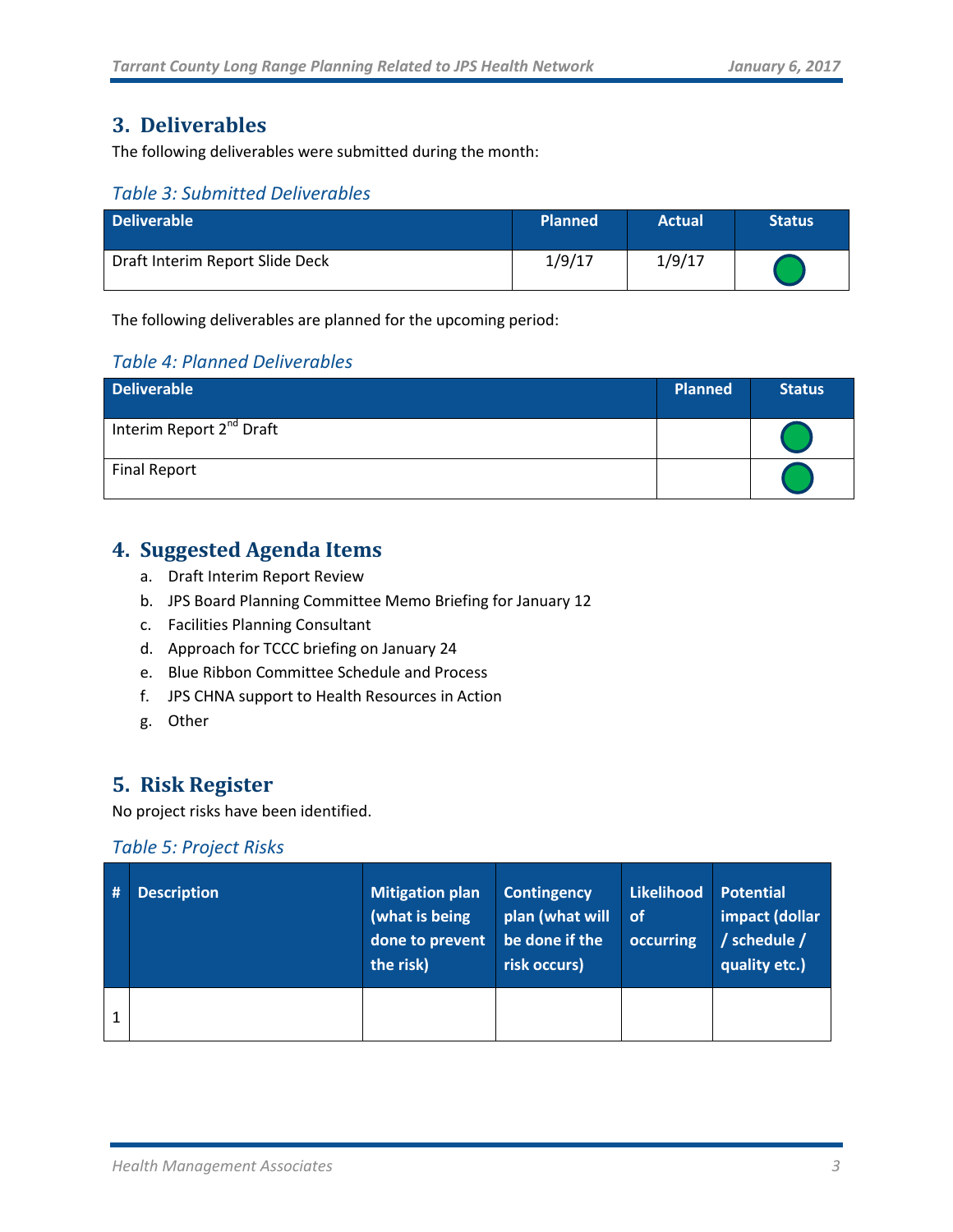## <span id="page-5-0"></span>**6. Financial Status**

<span id="page-5-1"></span>*Table 6: Finances*

| <b>INVOICED TO DATE</b>     |                  |  |           |
|-----------------------------|------------------|--|-----------|
| Last month                  | \$<br>109,255.33 |  |           |
| Project to date             | 218,510.66       |  |           |
| Client paid to date         | 327,765.99<br>\$ |  |           |
| <b>OVERDUE INVOICES</b>     |                  |  |           |
| Invoice no.                 | Amount           |  | Date Sent |
|                             |                  |  |           |
| <b>TOTAL CONTRACT VALUE</b> |                  |  |           |
| Planned total               | \$<br>655,532.00 |  |           |
| Agreed changes              | \$               |  |           |
| Forecasted total            | \$<br>655,532.00 |  |           |

## <span id="page-5-2"></span>**7. Change Request History**

No changes to the scope of work or deliverables have been requested by TCC.

#### <span id="page-5-3"></span>*Table 7: Change Requests*

| # |  | Title   \$ amount   Schedule change (if any) | Status (in review, agreed, withdrawn) | <b>Comments</b> |
|---|--|----------------------------------------------|---------------------------------------|-----------------|
|   |  |                                              |                                       |                 |